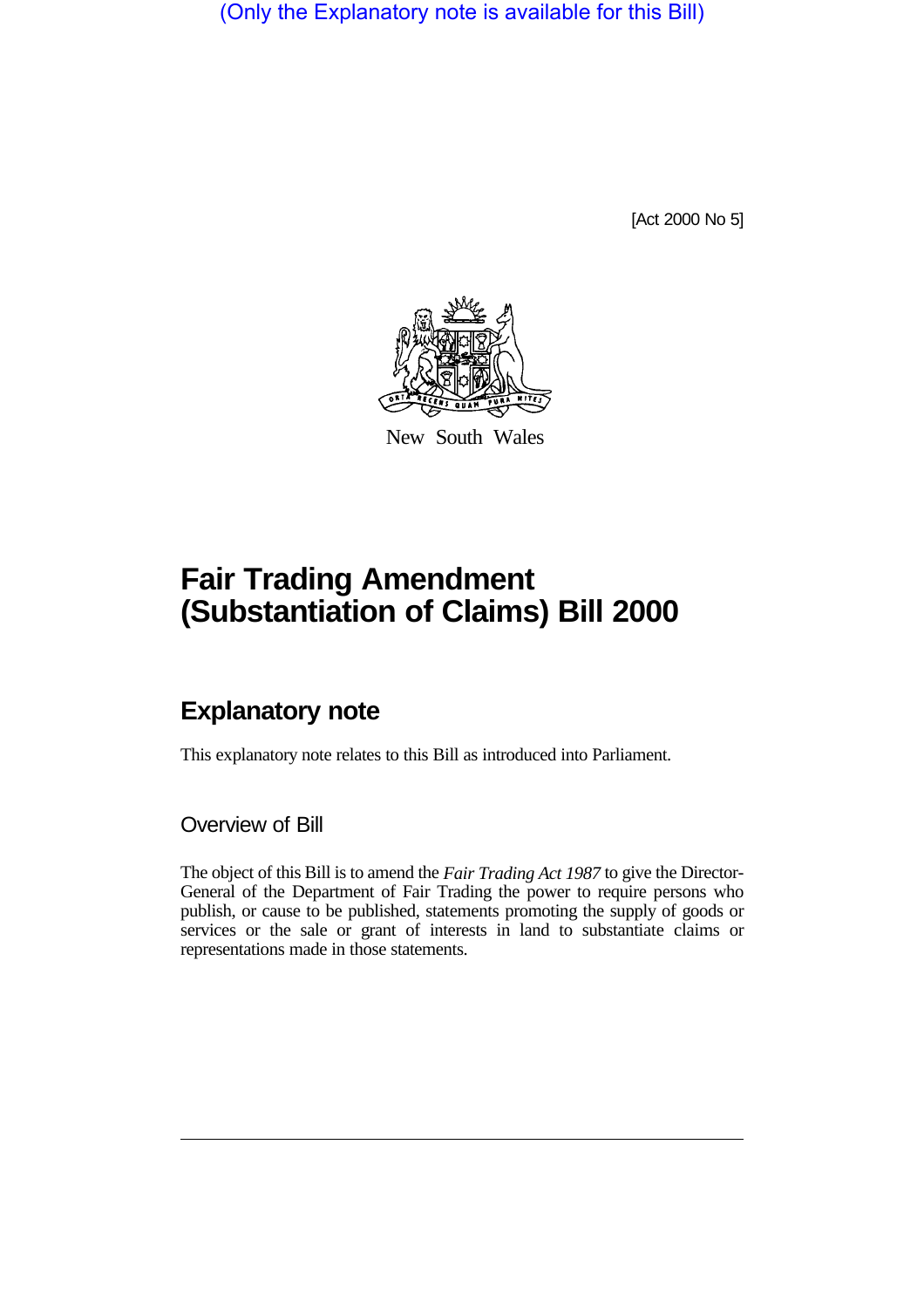Fair Trading Amendment (Substantiation of Claims) Bill 2000 [Act 2000 No 5]

Explanatory note

## Outline of provisions

**Clause 1** sets out the name (also called the short title) of the proposed Act.

**Clause 2** provides for the commencement of the proposed Act on a day or days to be appointed by proclamation.

**Clause 3** is a formal provision giving effect to the amendments to the *Fair Trading Act 1987* set out in Schedule 1.

## **Schedule 1 Amendments**

**Schedule 1 [3]** inserts proposed Division 3A into Part 2 of the *Fair Trading Act 1987*. **Proposed section 23A** gives effect to the object of the Bill outlined above. The power of the Director-General to require substantiation of a claim or representation in a statement is to be exercised by service on the person of a notice in writing. The person must comply with the notice (within the time required by the notice) by replying to the Director-General in writing stating whether or not the person can provide information substantiating the claim or representation concerned and, if the person can provide such information, by providing such information as the person is reasonably able to provide.

**Proposed section 23B** provides that, for the purposes of the proposed Division, where a person publishes or causes to be published a statement advertising goods or services for supply at a specified price, the statement is taken to include a representation that the person will be able to offer the goods or services for supply at the advertised price for a period, and in quantities that are, reasonable having regard to the nature of the market in which the person carries on business and the nature of the advertisement.

**Proposed section 23C (1)** makes it an offence to fail to comply with a notice under proposed section 23A. **Proposed section 23C (2)** makes it an offence if, in replying to a notice, a person provides information that is false or misleading in a material particular. However, it is a defence to a prosecution under proposed section 23C (2) if the defendant proves that he or she did not know and could not reasonably be expected to have known that the information was false or misleading.

Proposed sections 23D, 23E and 23F are consequential provisions. **Proposed section 23D** provides that a person is not excused from providing information in compliance with a notice under proposed section 23A on the ground of self incrimination. However any information provided by a person in compliance with such a notice is inadmissible in criminal proceedings against the person other than